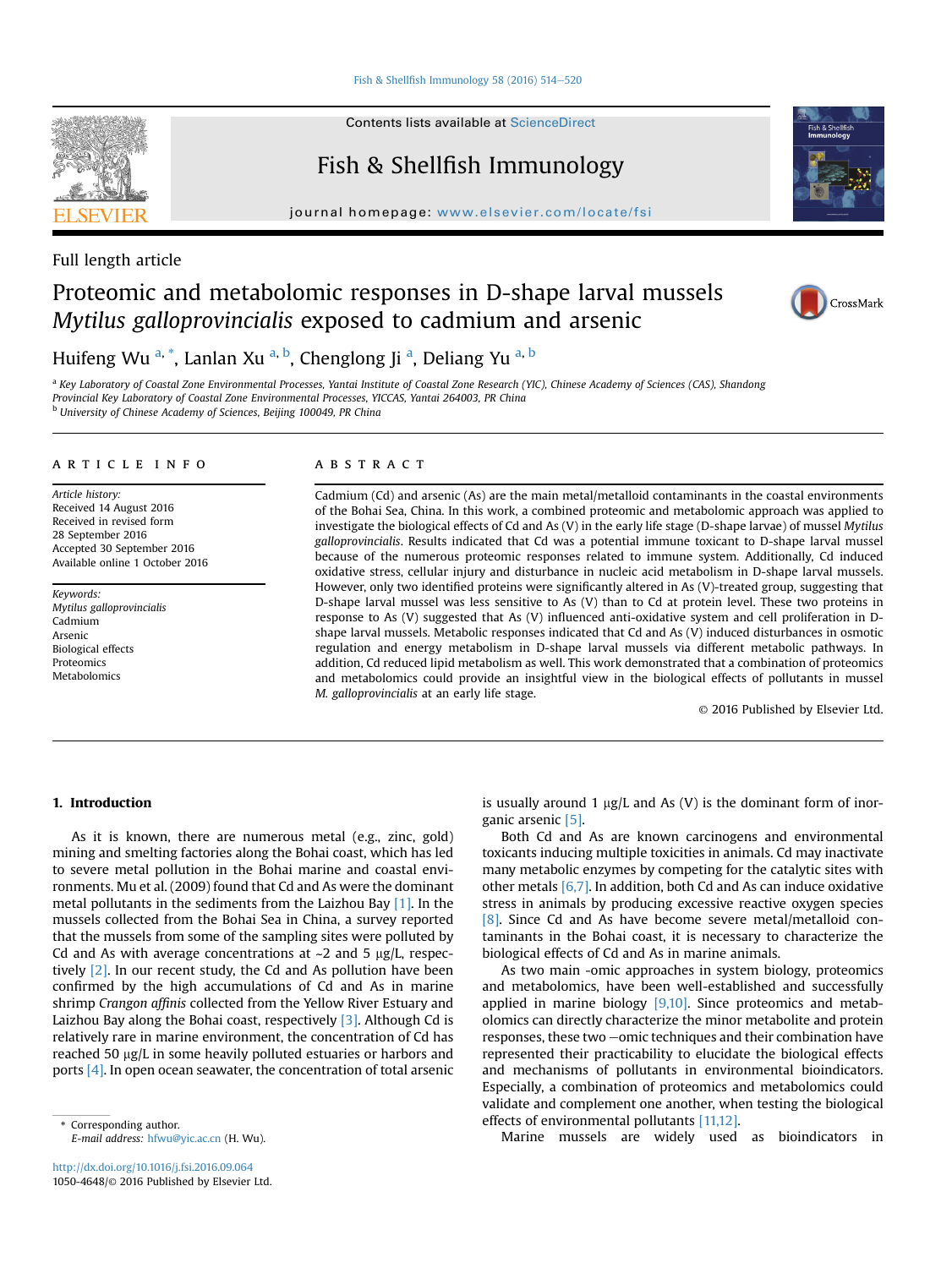<span id="page-1-0"></span>environmental monitoring and assessment programs because of their sessile filter, feeding lifestyle and high accumulation for organic and inorganic pollutants in the marine environment [\[13\].](#page-6-0) Usually, the adult mussels are applied in either ecotoxicology or environmental monitoring programs. Due to the immature defense system, however, the early life stages of animals are more sensitive than adults, which may present differential responsive profiles to environmental pollutants [\[14\].](#page-6-0) To our knowledge, the responses of early life stages of mussels under Cd and As (V) stresses were not fully characterized. Consequently, it is necessary to elucidate the biological effects and responsive mechanisms in the early life stage of mussel exposed to the environmentally relevant concentration of Cd and As (V). In this work, we planned to use the early life stage, Dshape larval mussel M. galloprovincialis, as the experimental animal to elucidate the biological effects of Cd and As at an environmentally relevant concentration  $(5 \mu g/L)$ . Both two-dimensional gel electrophoresis (2-DE)-based proteomics and proton nuclear magnetic resonance (<sup>1</sup>H NMR)-based metabolomics were conducted on the D-shape larval mussel samples to elucidate the biological effects of Cd and As (V) in the early life stage (D-shape larvae) of mussel M. galloprovincialis.

# 2. Materials and methods

## 2.1. Larvae breeding and experimental design

Adult mussels M. galloprovincialis reached sexual maturity were collected in April 2015 from a less disturbed site (Yantai, China). All mussels were transported to the laboratory and acclimatized in aerated natural seawater (salinity 31 ps $\mu$ ) at 21 °C for 7 days. After acclimatization, these mussels were kept in the air in dark place for 2 h. Then each mussel was put into a beaker containing warmer seawater (24 $\degree$ C). After 2 h, the majority of mussels came to ovulation and spermiation. The 500 mesh sieve screen was used to filter impurities. Then the sperms and eggs were quickly collected to fertilize. All the fertilized eggs were then transferred into normal filtered seawater (50 L) in a bucket. Continuous aeration was conducted during incubation. After approximately 48 h, the majority of fertilized eggs developed into D-shape larvae (Fig. 1). Then the Dshape larval mussels were divided into three groups (control, Cd (as  $CdCl<sub>2</sub>$ ) and As (V) (as  $Na<sub>3</sub>AsO<sub>4</sub>$ ) exposures) each containing 8 buckets (50 L) with a density of ~25 D-shape larval per milliliter. The environmentally relevant concentration  $(5 \mu g/L)$  of Cd and As was used for the exposures of D-shape larval mussels M. galloprovincialis. During the acclimatization and exposure



Fig. 1. A representative image of a D-shape larval mussel M. galloprovincialis from control group.

periods, all the D-shape larvae were kept under a photoperiod of 12 h light and 12 h dark, and fed with the Chlorella vulgaris daily. In control and treatment groups, all the D-shape larval mussels were not significantly different in morality and morphology. After exposure for 48 h, all the larvae ( $\sim$ 1.0–1.3  $\times$  10<sup>6</sup> individuals) from each bucket were immediately filtered out by 500 mesh sieve screen and collected into two larvae samples for proteomic and metabolomic analysis, respectively. These D-shape larval mussel samples were quickly snap-frozen in liquid nitrogen and stored at  $-80$  °C.

### 2.2. Metabolite and protein extraction

Polar metabolites in D-shape larval mussels ( $n = 8$  for each treatment) were extracted by the extraction protocol with some modifications [\[15\].](#page-6-0) All the D-shape larval mussel samples (ca. 100 mg wet weight) were homogenized and extracted in 4 mL/g of methanol, 5.25 mL/g of water and 2 mL/g of chloroform. The methanol/water layer with polar metabolites was transferred to a glass vial and then dried in a centrifugal concentrator. The extracts of soft tissue were then re-suspended in 600  $\mu$ L of phosphate buffer (100 mM Na<sub>2</sub>HPO<sub>4</sub> and NaH<sub>2</sub>PO<sub>4</sub>, including 0.5 mM TSP, pH 7.0) in D2O. The mixture was vortexed and then centrifuged at 3000g for 5 min at 4 °C. The supernatant substance (550  $\mu$ L) was then pipetted into a 5 mm NMR tube prior to NMR analysis.

Total protein extraction was performed based on previous studies with some modifications [\[16,17\]](#page-6-0). Briefly, each D-shape larval mussel samples was homogenized quickly on ice with 1 mL of TRIzol reagent and centrifuged at  $12000g$  for 5 min at 4 °C. The supernatant was added with 200  $\mu$ L of chloroform before shaking vigorously for 3 min and precipitating for 3 min, then the mixture was centrifuged at 12000g for 15 min at 4  $\degree$ C, and its upper aqueous layer was discarded. A volume of 300 µL of absolute ethyl alcohol was added and the mixture was allowed to stand for 3 min at room temperature before being centrifuged at 2000g for 5 min at 4  $\degree$ C. The phenol/ethanol supernatant was precipitated for 30 min at room temperature by the addition of 750  $\mu$ L of isopropanol prior to centrifugation at 14000g for 10 min at 4  $\degree$ C. Pellets obtained were washed with 1 mL of ethanol (v/v 95%) and centrifuged at 14000g for 10 min at 4  $\degree$ C. This procedure was repeated twice. The pellets were solubilized in the lysis buffer (7 M urea; 2 M thiourea; 4% m/V CHAPS; 65 mM DTT and 0.2%W/V Bio-lyte buffer) and then incubated for 3 h at room temperature. The homogenate was centrifuged at 15000g for 10 min and the supernatant was applied to electrophoresis. The total concentrations of proteins were determined by Protein Assay Kit of TianGen.

# 2.3. <sup>1</sup>H NMR spectroscopy

Metabolite extracts of D-shape larval mussel samples were analyzed on a Bruker AV 500 NMR spectrometer performed at 500.18 MHz (at 25 °C) as described previously  $[18]$ . All <sup>1</sup>H NMR spectra were phased, baseline-corrected, and calibrated (TSP at 0.0 ppm) manually using TopSpin (version 2.1, Bruker).

## 2.4. Spectral pre-processing and multivariate analysis

All one dimensional  ${}^{1}H$  NMR spectra were converted to a data matrix using the custom-written ProMetab software in Matlab version 7.0 (The MathsWorks, Natick, MA) [\[18\]](#page-6-0). Each spectrum was segmented into bins with a width of 0.005 ppm between 0.2 and 10.0 ppm. The bins of residual  $H<sub>2</sub>O$  between 4.70 and 5.20 ppm were excluded from all the NMR spectra. The total spectral area of the remaining bins was normalized to unity to facilitate the comparison between the spectra. All the NMR spectra were generalized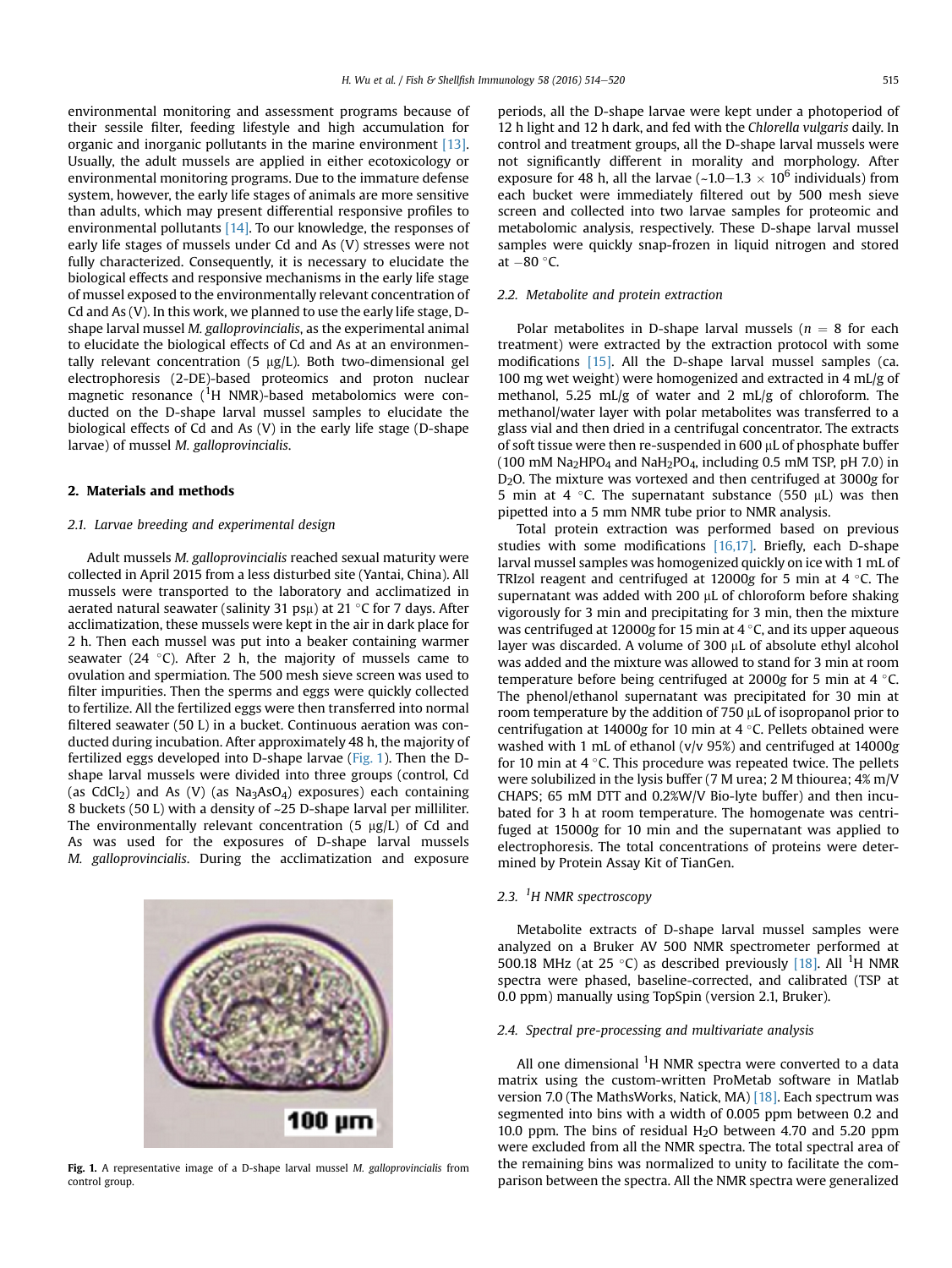log transformed (glog) with a transformation parameter  $\lambda = 2.0 \times 10^{-9}$  to stabilize the variance across the spectral bins and to increase the weightings of the less intense peaks [\[18\].](#page-6-0) As described in details in our previous work, data were mean-centered before multivariate analysis [\[18\]](#page-6-0). Furthermore, the supervised multivariate data analysis methods, partial least squares discriminant analysis (PLS-DA) and orthogonal projection to latent structure with discriminant analysis (OPLS-DA), were sequentially carried out to uncover and extract the statistically significant metabolite variations related to Cd and As (V) exposures, as described previously. Metabolites were assigned following the tabulated chemical shifts and by using the software, Chenomx (Evaluation Version, Chenomx Inc., Edmonton, Alberta, Canada) [\[18\].](#page-6-0)

# 2.5. Two-dimensional gel electrophoresis, image acquisition and data analysis

For the first dimension (IEF), 130  $\mu$ g of protein was loaded onto IPG strips with a linear pH gradient from 4 to 7 (Immobiline Drystrip TM 24 cm, GE Healthcare, USA) The isoelectric focusing gel solution (7 M urea, 2 M thiourea, 4% m/v CHAPS, 65 mM DTT, 0.001% m/v bromophenol blue and 0.2% W/V Bio-lyte buffer). IEF was conducted at 20 $\degree$ C with an Ettan IPGphor3 system for a total of 85858 Vh (active rehydration was carried out at 30 V for 12 h, followed by 100 V for 5 h, 500 V for 1 h, 1000 V for 1 h, and a linear increase of voltage to 8000 V for 11 h and stand by 500 V for the second dimension).

After the first dimension, all the strips were placed in equilibration buffer (0.05 M Tris-HCl, pH 8.8; 6 M urea; 30% glycerol; 2% (w/v) SDS; containing 1% (w/v) DTT) and were slowly shaken for 15 min. The strips were then incubated for another 15 min in the equilibration buffer with 2.5% (w/v) iodoacetamide without DTT. The second dimension was conducted on 12.5% SDS-PAGE gels using the Ettan DALTsix system. After electrophoresis, the gels were silver stained by following the method of Mortz and Gharahdaghi [\[19,20\]](#page-6-0). Images were captured by ImageScanner III and spots were quantitatively analyzed using ImageMaster 2D Platinum 7.0. For all the matched spots, only protein spots with significant changes of at least 2.0 folds, and deemed significant by Student's t-test at a level of 95% were accepted as differentially expressed proteins.

## 2.6. In gel digestion and MS analysis

In gel digestion was performed according to Katayama et al. [\[21\].](#page-6-0) After being completely dried, the D-shape larval mussel samples were re-suspended with 5  $\mu$ L of 0.1% TFA followed by mixing in 1:1 ratio with a saturated solution of a-cyano-4-hydroxy-trans-cinnamic acid in 50% acetonitrile [\[22\].](#page-6-0) One microliter of mixture was analyzed by an ABI 4800 MALDI-TOF/TOF Plus mass spectrometer (Applied Biosystems, Foster City, USA), data were acquired in a positive MS reflector using a CalMix5 standard to calibrate the instrument (ABI4800 Calibration Mixture). Both the MS and MS/MS data were integrated and processed using the GPS Explorer V3.6 software (Applied Biosystems, USA) with default parameters. Proteins were successfully identified based on 95% or higher confidence interval of their scores in the MASCOT V2.4 search engine (Matrix Science Ltd., London, U.K.). The following parameters were used in the search: NCBInr Metazoa (Animals) (2861494 sequences) database; trypsin as the digestion enzyme; one missed cleavage site; partial modifications of cysteine carbamidomethylation and methionine oxidization; no fixed modifications; 0.15 Da for precursor ion tolerance and 0.25 Da for fragment ion tolerance. Individual ions scores >40 indicate identity or extensive homology  $(P < 0.05)$ .

#### 3. Results and discussion

3.1. Proteomic responses in D-shape larval mussels exposed to Cd and As (V)

Proteomic responses related to Cd and As (V) exposures were determined by 2-DE-based proteomics in D-shape larval mussels, respectively (Fig. 2). Approximately, 1000 protein spots were resolved in the 2-DE gels from the D-shape larval mussel samples. A total of 17 spots resolved in 2-DE gels were differentially expressed ( $>$ 2 folds,  $P < 0.05$ ) in Cd and As (V) treatments. Fig. 2 shows the



Fig. 2. Representative 2-D gels of proteins extracted from D-shape larval mussels Mytilus galloprovincialis. First dimension was performed using 130 µg of total soluble proteins on linear gradient IPG strips with pH 4-7. In the second dimension, 12.5% SDS-PAGE gels were used and proteins were visualized using silver staining. (A) control group, (B) Cd- and (C) As (V)-exposed group. Arrows show protein spots that changed significantly from inorganic As-exposed group compared to the control group.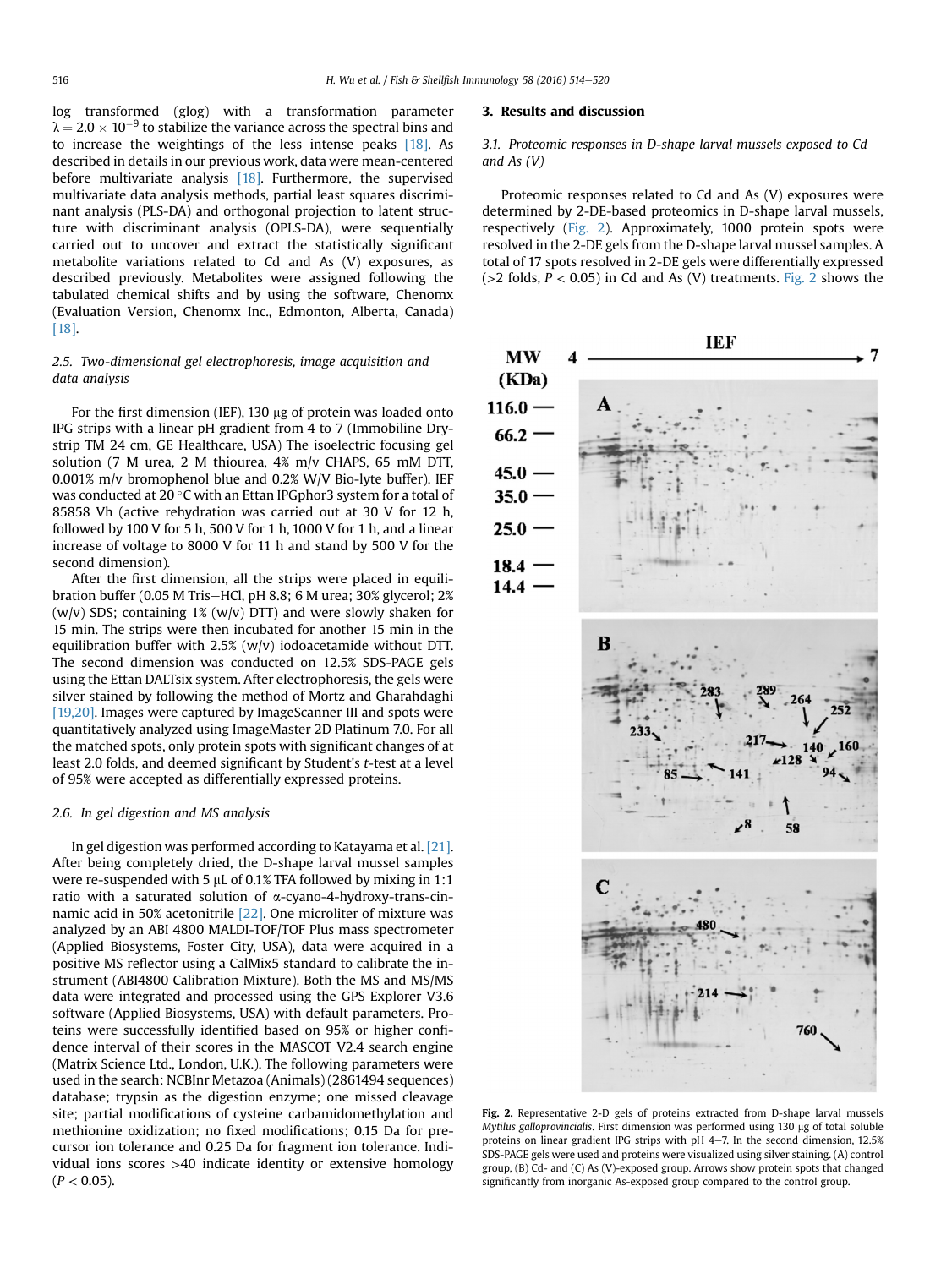differential protein spots in D-shape larval mussels exposed to Cd and As (V). All the differentially expressed proteins in all three biological replicates of silver-stained gels were analyzed by MALDI-TOF/TOF mass spectrometry and successfully identified. The information of these proteins is summarized in Table 1.

In Cd-exposed D-shape mussel samples, a total of 14 significantly differential spots were discovered, including 12 up-regulated and 2 down-regulated. These proteins were related to stress and defense (heat shock cognate 70, DnaJ-like protein, manganese superoxide dismutase and NADH dehydrogenase), protein homeostasis and proteolysis (peptidylprolyl isomerase protein, endoplasmic reticulum protein ERp 29 and four proteasome subunits), energy (malate dehydrogenase), skeleton (dynein light chain 1), nucleic acid metabolism (inorganic pyrophosphatase) and cell growth and development (deoxyribonucleoside 5'-monophosphate N-glycosidase).

Interestingly, only 3 differentially expressed proteins (2 upregulated and 1 down-regulated) were observed in As (V) exposed D-shape larval mussel samples, which might suggest that D-shape larval mussel was less sensitive to As (V) than to Cd with the environmentally relevant concentration  $(5 \mu g/L)$  at protein level. These altered proteins were basically involved in stress and defense (S-adenosylhomocysteine hydrolase) and cell growth and development (Ring box protein). One hypothetical protein was also found in As (V)-exposed D-shape larval mussel group.

As a stress protein in heat shock protein 70 family, heat shock cognate 70 is involved in immune system. It usually functions as a molecular chaperon and exerts important roles in folding of newly synthesized polypeptides, membrane translocation and degradation of misfolded proteins [\[23\].](#page-6-0) The DnaJ proteins, also known as heat shock protein 40, are proteins acting as co-chaperones to the molecular chaperone, heat shock protein 70 [\[24\]](#page-6-0). Endoplasmic reticulum protein ERp29 is a ubiquitously expressed endoplasmic reticulum stress-inducible protein that executes protective action by binding to denatured or aggregated cellular proteins thereby facilitating their refolding [\[25\].](#page-6-0) Proteasomes play a critical role in ubiquitin-mediated protein degradation through the ubiquitin-proteasome pathway and are involved in cell proliferation, apoptosis and stress responses [\[26\]](#page-6-0). He et al. found that the transcription of proteasome in hemocytes was up-regulated in Penaeus japonicus after microbial challenge [\[27\].](#page-6-0) Additionally, the up-regulated proteasome was also observed in bacteria-challenged mussel M. galloprovincialis [\[28\].](#page-6-0) Therefore proteasomes may function as an essential component in immune system in marine invertebrates. Interestingly, four proteasome subunits were highly significantly up-regulated in Cd-treated D-shape larval mussels. Therefore, the down-regulated heat shock cognate 70, up-regulated DnaJ-like protein, endoplasmic reticulum protein ERp29 and four proteasome subunits suggested that Cd exposure induced severe immune stress in D-shape larval mussels due to the immature immune system at this early life stage.

Manganese superoxide dismutase plays an important role in regulating cellular redox homeostasis by catalyzing the dismutation of superoxide into oxygen and hydrogen peroxide [\[29\].](#page-6-0) As a flavoprotein, NADH dehydrogenase processes iron-sulfur centers and is involved in production of reactive oxygen species in mitochondria [\[30\]](#page-6-0). Peptidylprolyl isomerase A is a known protein recognized as the marker of apoptosis that is also related to oxidative stress [\[31\].](#page-6-0) Therefore, the significant up-regulation of manganese superoxide dismutase, NADH dehydrogenase and peptidylprolyl isomerase A indicated the clear oxidative stress and consequent apoptosis induced by Cd in D-shape larval mussels. Malate dehydrogenase is a key metabolic enzyme in Krebs cycle that is related to energy metabolism. The up-regulated malate dehydrogenase implied the disturbance in energy metabolism induced by Cd in D-shape larval mussels. Moreover, malate dehydrogenase can also provide NADH for redox reaction. The upregulation of malate dehydrogenase was therefore consistent with the up-regulation of NADH dehydrogenase, which is related to oxidative stress induced by Cd treatment in D-shape larval mussels. Dynein light chain 1 is an 8-kDa component of the cytoplasmic dynein complex that is a minus-end-directed microtubule-based motor [\[32\]](#page-6-0). The up-regulated dynein light chain meant the cellular injury induced by Cd in D-shape larval mussels.

Table 1

List of protein spots that differentially expressed in D-shape larval mussels Mytilus galloprovincialis exposed to Cd and As (V).

| Spot $IDc$                          | Category and name                                  | Species                   | gi number <sup>d</sup> | MW/kDa  | PI   | Protein score <sup>e</sup> | SC <sup>t</sup> | $PN^g$         | Fold change <sup>n</sup> |
|-------------------------------------|----------------------------------------------------|---------------------------|------------------------|---------|------|----------------------------|-----------------|----------------|--------------------------|
| <b>Stress and defense</b>           |                                                    |                           |                        |         |      |                            |                 |                |                          |
| 8                                   | Heat shock cognate 70                              | Mytilus galloprovincialis | 76780612               | 71.508  | 5.29 | 1098                       | 25%             | 8              | $-2.16^{\rm a}$          |
| 58                                  | DnaJ-like protein subfamily B member 11            | Crassostrea gigas         | 405965494              | 154.005 | 5.05 | 276                        | 3%              | 3              | 2.80 <sup>a</sup>        |
| 252                                 | mitochondrial Manganese superoxide dismutase       | Mytilus galloprovincialis | 402122769              | 25,412  | 6.44 | 380                        | 17%             | 2              | 4.89 <sup>a</sup>        |
| 233                                 | NADH dehydrogenase                                 | Crassostrea ariakensis    | 405968356              | 18.778  | 5.06 | 94                         | 16%             | 2              | 2.20 <sup>a</sup>        |
| 760                                 | S-adenosylhomocysteine hydrolase                   | Crassostrea ariakensis    | 253769244              | 48.182  | 5.97 | 62                         | 2%              | 2              | $-2.24b$                 |
| Protein homeostasis and proteolysis |                                                    |                           |                        |         |      |                            |                 |                |                          |
| 264                                 | Peptidylprolyl isomerase protein, partial          | Crassostrea gigas         | 163637061              | 14.731  | 5.29 | 58                         | 6%              | 2              | 2.71 <sup>a</sup>        |
| 128                                 | Endoplasmic reticulum protein ERp29                | Crassostrea ariakensis    | 405975720              | 28.444  | 5.19 | 51                         | 6%              | 3              | 3.12 <sup>a</sup>        |
| 140                                 | Proteasome subunit alpha type-4                    | Crassostrea ariakensis    | 405964515              | 21.464  | 5.69 | 178                        | 18%             | 3              | 7.51 <sup>a</sup>        |
| 141                                 | Proteasome subunit beta type-3                     | Crassostrea gigas         | 405971643              | 18.44   | 4.85 | 181                        | 19%             | <sup>2</sup>   | 2.66 <sup>a</sup>        |
| 160                                 | Proteasome subunit alpha type-6                    | Crassostrea ariakensis    | 405975869              | 25.429  | 7.57 | 153                        | 10%             | -2             | 6.85 <sup>a</sup>        |
| 217                                 | Proteasome subunit alpha type-2                    | Crassostrea ariakensis    | 405964525              | 26.405  | 5.52 | 330                        | 24%             | $\overline{4}$ | $10.55^{\text{a}}$       |
| <b>Energy</b>                       |                                                    |                           |                        |         |      |                            |                 |                |                          |
| 94                                  | Malate dehydrogenase                               | Crassostrea ariakensis    | 253769246              | 36.368  | 8.2  | 105                        | 3%              | 2              | 2.51 <sup>a</sup>        |
| Skeleton                            |                                                    |                           |                        |         |      |                            |                 |                |                          |
| 289                                 | Dynein light chain 1, axonemal, partial            | Crassostrea gigas         | 405970124              | 21.189  | 5.53 | 61                         | 15%             | <sup>2</sup>   | 2.32 <sup>a</sup>        |
| Nucleic acid metabolism             |                                                    |                           |                        |         |      |                            |                 |                |                          |
| 85                                  | Inorganic pyrophosphatase                          | Crassostrea gigas         | 405962800              | 48.936  | 5.75 | 47                         | 2%              |                | 2.30 <sup>a</sup>        |
| Cell growth and development         |                                                    |                           |                        |         |      |                            |                 |                |                          |
| 283                                 | Deoxyribonucleoside 5'-monophosphate N-glycosidase | Crassostrea gigas         | 405951747              | 15.878  | 5.18 | 40                         | 5%              |                | $-2.72$ <sup>a</sup>     |
| 480                                 | Ring box protein, partial                          | Ostrea edulis             | 387598207              | 13.646  | 5.27 | 47                         | 6%              | 2              | 2.06 <sup>b</sup>        |
| <b>Others</b>                       |                                                    |                           |                        |         |      |                            |                 |                |                          |
| 214                                 | Hypothetical protein CGI_10017570, partial         | Crassostrea gigas         | 405973072              | 72.905  | 5.16 | 49                         | 1%              |                | 2.12 <sup>b</sup>        |

<sup>a,b</sup> Identification of differentially expressed proteins in D-shape larval mussel M. galloprovincialis exposed to Cd and As (V). <sup>c</sup> Assigned spot ID as indicated in [Fig. 1.](#page-1-0) <sup>d</sup> gi numbers in NCBInr database. <sup>e</sup> Mascot score reported. <sup>f</sup> Sequence coverage. <sup>g</sup> Number of peptide sequences. <sup>i</sup> Fold changes with significant changes (>2.0 folds and P < 0.05) were calculated using ImageMaster 2D Platinum 7.0.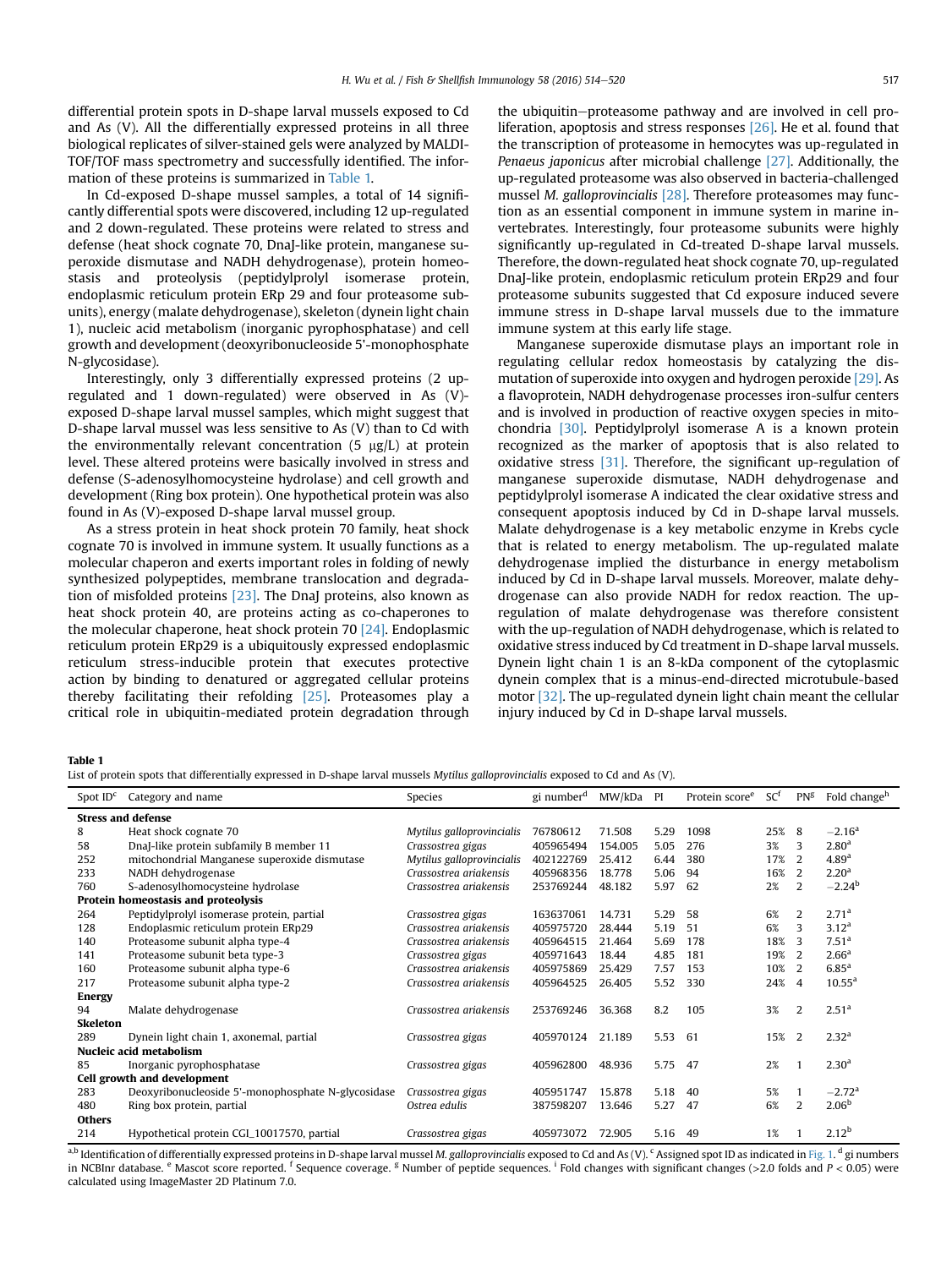Inorganic pyrophosphatase catalyzes the reversible transfer of phosphoryl group from a polyphosphate to water and this reaction provides a thermodynamic pull for the synthesis of proteins and nucleic acids [\[33\].](#page-6-0) Deoxynucleoside 5'-monophosphate N-glycosidase catalyzes the hydrolysis of the N-glycosidic bond of the nucleotide to give deoxyribose 5-phosphate and a nucleobase, preferentially a purine [\[34\]](#page-6-0). The up-regulated inorganic pyrophosphatase and deoxynucleoside 5'-monophosphate N-glycosidase suggested the disturbance in nucleic acid metabolisms induced by Cd in D-shape larval mussels.

For As (V) treatment, only two identified proteins including Sadenosylhomocysteine hydrolase and ring box protein were significantly altered in D-shape larval mussels. It seemed that As (V) was less toxic than Cd to D-shape larval mussels. Due to its anion form (AsO $_4^{3-}$ ), As (V) is much less permeable than other cations of metals to the marine animals. Therefore, As (V) might be less toxic than Cd to D-shape larval mussels. S-adenosylhomocysteine hydrolase is a cytosolic enzyme that has important functions in the cytosolic metabolism linking processes of transmethylation, transsulfuration, and purine metabolism [\[35\]](#page-6-0). In a previous study, Company et al. (2011) pointed out that S-adenosylhomocysteine hydrolase was related to oxidative stress conditions and might be affected by reactive oxygen species-inducing stressors, including metals [\[35\]](#page-6-0). Obviously, the altered S-adenosylhomocysteine hydrolase implied that As (V) induced oxidative stress via different pathways compared with Cd exposure in D-shape larval mussels. Ring box protein is essential for cell proliferation and embryonic development in organisms [\[36\]](#page-6-0). The up-regulated ring box protein suggested that As (V) influenced cell proliferation in D-shape larval mussels.

# 3.2. Metabolomic responses in D-shape larval mussels exposed to Cd and As (V)

Fig. 3 shows the representative  ${}^{1}$ H NMR spectra of extracts from D-shape larval mussels from control, Cd and As (V) treatments. A total of 31 metabolites were identified in D-shape larval mussel samples, including amino acids (valine, leucine, isoleucine, alanine, threonine, glycine, etc.), osmolytes (betaine, homarine, dimethylglycine, taurine and hypotaurine), intermediates in the Krebs cycle (succinate and fumarate) and energy metabolism-related metabolites (glucose, glycogen and ATP).

The supervised pattern recognition method, OPLS-DA, was performed on the NMR spectral data for metabolic biomarker discovery in Cd- and As (V)-treated mussel groups, respectively ([Fig. 4](#page-5-0)). The scores plots indicated the robust separation between control and treatments with reliable  $Q^2$  values (>0.6) [\(Fig. 4A](#page-5-0) and C). From the loading plot ([Fig. 4B](#page-5-0)), the concentrations of alanine, glutamine, acetoacetate, succinate, hypotaurine and glycine were significantly ( $P < 0.05$ ) decreased in Cd-treated D-shape larval mussel samples. However, the concentrations of aspartate and phosphocholine were significantly  $(P < 0.05)$  increased. Compared to the metabolic profile from Cd-treated group, several metabolites were similarly altered including alanine, acetoacetate, aspartate and phosphocholine in As (V)-treated group ([Fig. 4D](#page-5-0)). However, elevated dimethylglycine and betaine and depleted  $\beta$ -alanine, malonate, glucose and glycogen were uniquely detected in As (V) treated mussel samples.

Hypotaurine is a known osmolyte in marine bivalves. The free amino acids are usually involved in two main pathways including oxidation for energy production and osmoregulation  $[10]$ . In the Cd-treated group, the depleted hypotaurine, glutamine, glycine and alanine implied that Cd exposure disturbed osmotic regulation in D-shape larval mussels. In addition, alanine is also the major end product in the anaerobic breakdown of glucose in bivalves [\[37\].](#page-6-0)



Fig. 3. Representative 1-dimensional <sup>1</sup>HNMR spectra of metabolite extracts from control (A), Cd- (B) and As (V)-treated (C) D-shape larval mussels M. galloprovincialis. Keys: (1) isoleucine, (2) leucine, (3) valine, (4) unknown 1 (1.20 ppm), (5) ethanol, (6) threonine, (7) alanine, (8) arginine, (9) glutamate, (10) glutamine, (11) acetoacetate, (12) succinate, (13)  $\beta$ -alanine, (14) hypotaurine, (15) aspartate, (16) asparagine, (17) dimethylglycine, (18) malonate, (19) choline, (20) phosphocholine, (21) betaine, (22) taurine, (23) glycine, (24) homarine, (25)  $\beta$ -glucose, (26)  $\alpha$ -glucose, (27) glycogen, (28) unknown 2 (5.98 ppm), (29) ATP, (30) fumarate, (31) tyrosine, (32) histidine and (33) phenylalanine.

Decreased alanine may be related to the reduced anaerobic metabolism induced by Cd in D-shape larval mussels. In one possible metabolic pathway, aspartate may be converted into succinate with no detectable changes in other compounds under anoxic conditions in mollusk resulting in the decreased aspartate and increased succinate [\[38\]](#page-6-0). Therefore the increased aspartate and decreased succinate meant the reduced anaerobic metabolism in Cd-treated D-shape larval mussels, which was consistent with the decreased alanine. Acetoacetate is a ketone body synthesized from acetylcoenzyme A as the end product of fatty acid metabolism. The depleted acetoacetate implied the reduced lipid metabolism in D-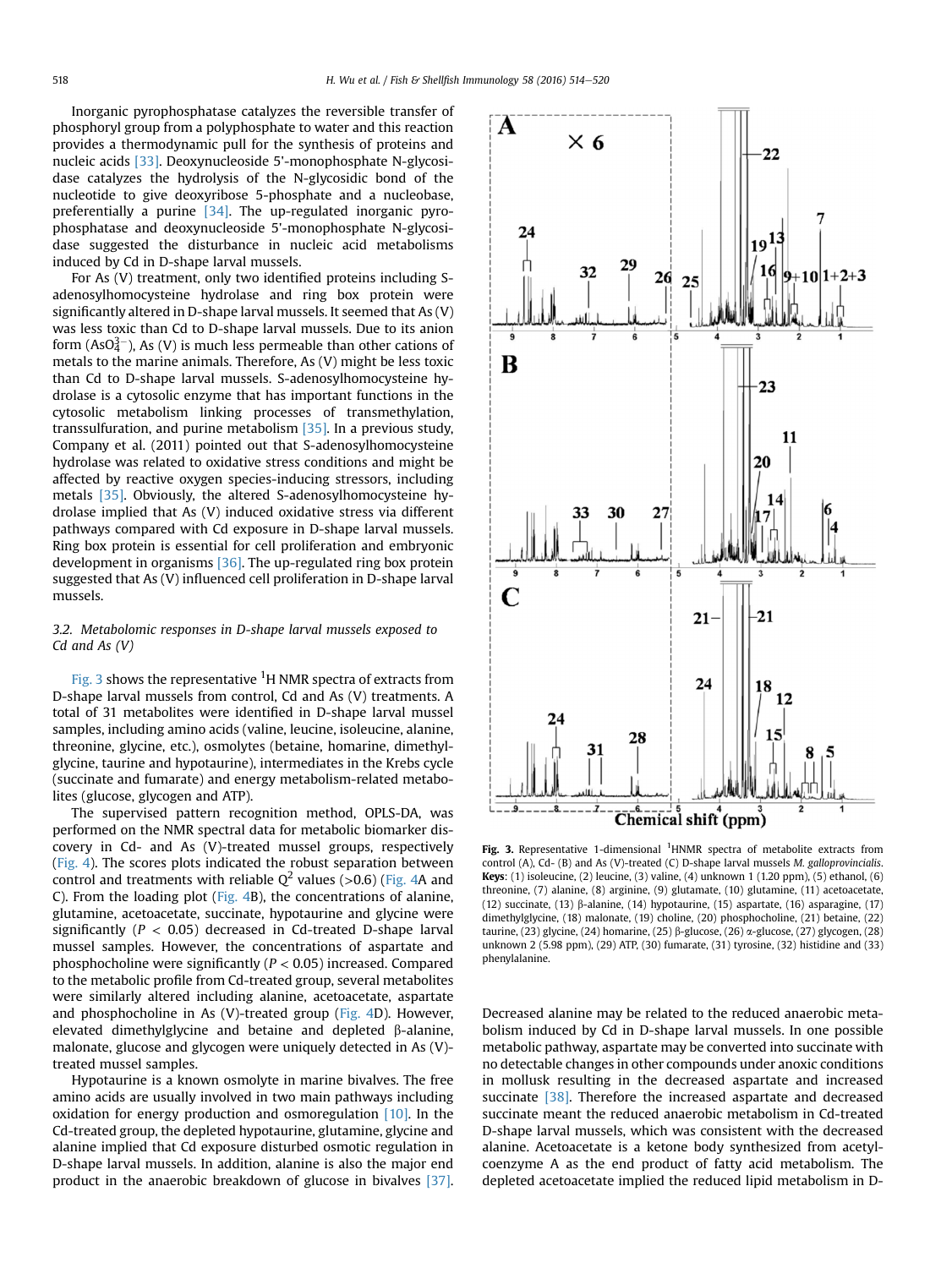<span id="page-5-0"></span>

Fig. 4. OPLS-DA scores derived from <sup>1</sup>H NMR spectra of metabolite extracts from control ( $\bullet$ ) and treatment groups ( $\blacksquare$ ) of D-shape larval mussels M. galloprovincialis, (A) Cd and (C) As (V), and corresponding coefficient plots (B) and (D). The color map shows the significance of metabolite variations between the two classes. Peaks in the positive direction indicate metabolites that are more abundant in treatment groups. Metabolites that are more abundant in the control group are presented as peaks in the negative direction. Keys: (1) alanine, (2) glutamine, (3) acetoacetate, (4) succinate, (5) hypotaurine, (6) aspartate, (7) phosphocholine, (8) glycine, (9) unknown 1 (3.67 ppm), (10) unknown 2 (3.73 ppm), (11) unknown 3 (3.95 ppm), (12) unknown 4 (4.15 ppm), (13) β-alanine, (14) dimethylglycine, (15) malonate, (16) betaine, (17) β-glucose and (18) α-glucose and (19) glycogen.

shape larval mussels. Choline and ATP can be catalyzed into phosphocholine and ADP by choline kinase, which is related to energy metabolism. The elevated phosphocholine suggested that Cd exposure enhanced the conversion of choline to phosphocholine in D-shape larval mussels.

For the As (V) treatment, alanine, acetoacetate, aspartate and phosphocholine, were similarly altered in D-shape larval mussels. These metabolic responses exhibited that As (V) induced disturbances in energy metabolism and osmotic regulation and reduced lipid metabolism in D-shape larval mussels compared with those in Cd-treated group. Although aspartate was increased in As (V) treated samples, however, succinate was not significantly decreased, which suggested that the increased aspartate might be related to the disturbed osmotic regulation. The uniquely altered metabolites, including dimethylglycine, betaine,  $\beta$ -alanine, malonate, glucose and glycogen, indicated the differential biological effects of As (V) exposure, compared with those induced by Cd exposure in D-shape larval mussels. As two main osmolytes, dimethylglycine and betaine, were significantly elevated, indicating the obvious osmotic stress in D-shape larval mussels, together with the elevated amino acid, aspartate. Apparently, the altered dimethylglycine and betaine suggested that As (V) induced osmotic stress in D-shape larval mussels via different pathways compared with Cd. The two depleted amino acids, alanine and  $\beta$ -alanine, might be used to compensate the elevated dimethylglycine and betaine involved in osmotic regulation. Malonate is a competitive inhibitor of the enzyme succinate dehydrogenase that is involved in the Krebs cycle. Therefore, the decreased malonate suggest that As (V) influenced energy metabolism, while decreased glucose and glycogen indicated the mobilization of energy reserves induced by As (V) exposure in D-shape larval mussels.

In summary, the biological effects of the environmentally relevant concentration of Cd and As (V) were characterized in the early life stage (D-shape larvae) of mussels M. galloprovincialis using a combined proteomic and metabolomic approach. Basically, proteomic responses indicated that Cd exposure induced obvious immune stress, oxidative stress, cellular injury and disturbance in nucleic acid metabolism in D-shape larval mussels. Interestingly, however, only two identified proteins were significantly altered in As (V)-treated group, which implied that D-shape larval mussel was less sensitive to As (V) than to Cd at protein level. These two proteins in response to As (V) exposure suggested As (V) influenced anti-oxidative system and cell proliferation in D-shape larval mussels. The metabolic responses indicated that Cd and As (V) induced clear disturbances in osmotic regulation and energy metabolism in D-shape larval mussels via different metabolic pathways. In addition, Cd reduced the lipid metabolism in D-shape larval mussels. This work demonstrated that a combination of proteomics and metabolomics could provide an insightful view in the biological effects of pollutants in mussel M. galloprovincialis at early life stage.

# Acknowledgments

This work was supported by NSFC (41676114) and Natural Science Foundation of Shandong Province (JQ201310). We thank Prof. Mark Viant (School of Bioscience, The University of Birmingham) for the use of ProMetab software.

### References

- [1] [J. Mu, The Evaluation of Ecological Environment for Key Fishery Waters in](http://refhub.elsevier.com/S1050-4648(16)30631-3/sref1) Bohai Sea (In Chinese). Master'[s thesis, Ocean University of China, 2009.](http://refhub.elsevier.com/S1050-4648(16)30631-3/sref1)
- [2] [W. Liu, W. Qiu, J. Chen, Distribution characteristics of trace pollutants in](http://refhub.elsevier.com/S1050-4648(16)30631-3/sref2) [benthic mussels from the coastal areas of Bohai Sea and north Yellow Sea \(In](http://refhub.elsevier.com/S1050-4648(16)30631-3/sref2) [Chinese\), Environ. Sci. 32 \(2011\) 445](http://refhub.elsevier.com/S1050-4648(16)30631-3/sref2)-[451.](http://refhub.elsevier.com/S1050-4648(16)30631-3/sref2)
- [3] [C. Ji, D. Yu, Q. Wang, F. Li, J. Zhao, H. Wu, Impact of metal pollution on shrimp](http://refhub.elsevier.com/S1050-4648(16)30631-3/sref3) Crangon affinis [by NMR-based metabolomics, Mar. Pollut. Bull. 106 \(2016\)](http://refhub.elsevier.com/S1050-4648(16)30631-3/sref3)  $372 - 376$  $372 - 376$  $372 - 376$ .
- [4] [R. Chester, Marine Geochemistry, Allen](http://refhub.elsevier.com/S1050-4648(16)30631-3/sref4) & [Unwin, Australia, 1990, p. 698](http://refhub.elsevier.com/S1050-4648(16)30631-3/sref4).
- [5] [J.M. Neff, Ecotoxicology of arsenic in the marine environment, Environ. Tox](http://refhub.elsevier.com/S1050-4648(16)30631-3/sref5)[icol. Chem. 16 \(1997\) 917](http://refhub.elsevier.com/S1050-4648(16)30631-3/sref5)-[927.](http://refhub.elsevier.com/S1050-4648(16)30631-3/sref5)